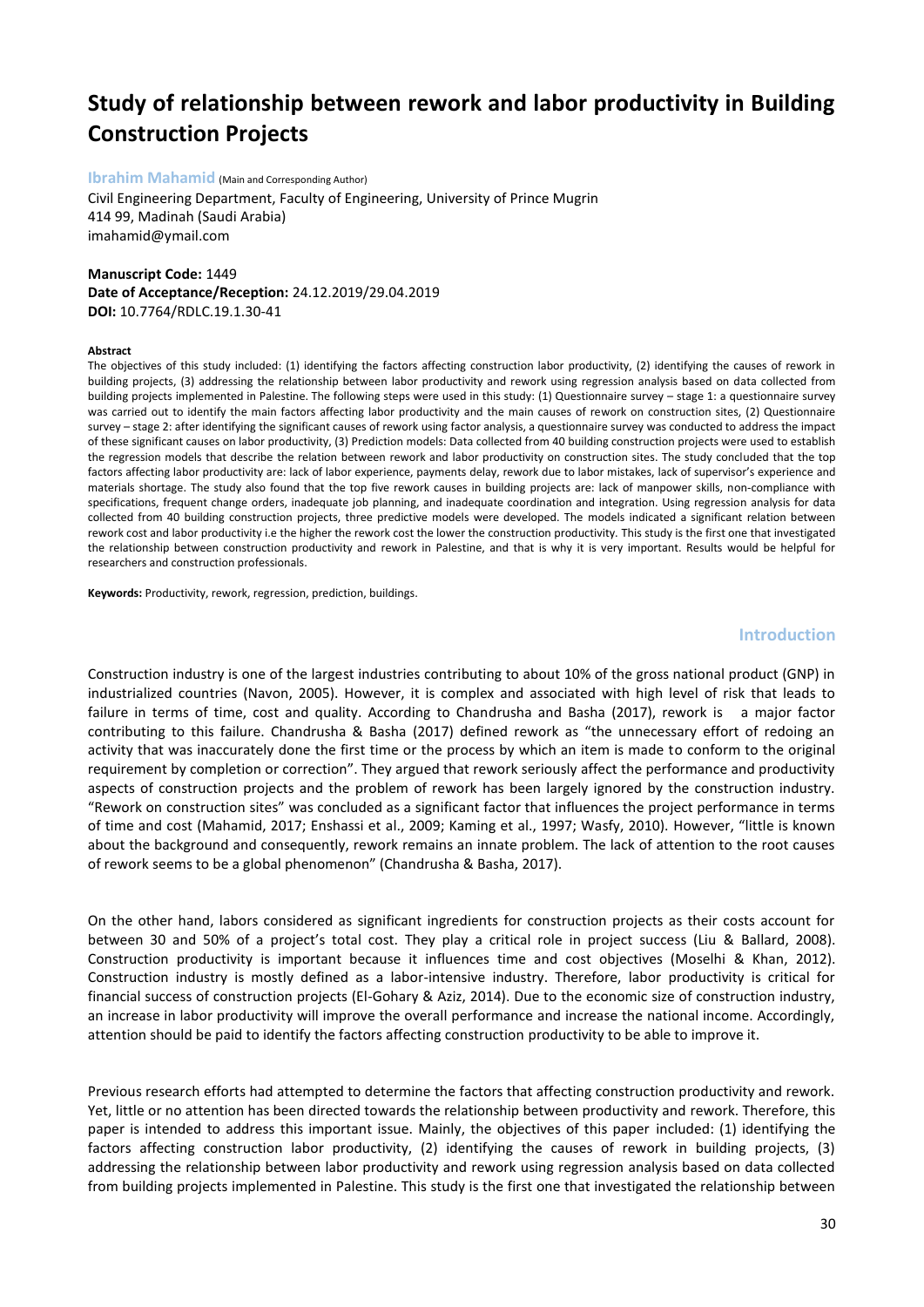construction productivity and rework in Palestine, and that is why this study is very important and will be helpful for researchers and professionals as well.

## **Previous studies**

## *Construction labor productivity*

Productivity is defined as ratio between input and output. Labor is the most important asset to a construction company. Despite many technological advances, construction industry continues to be a labor intensive. Labor costs account for between 30 and 50% of a project's total cost. Therefore, labors are key of project success (Liu & Ballard, 2008). Improving construction productivity is one of the main issues for construction parties to increase profit and to accomplish projects on time, cost and required quality. Thus, many previous studies were conducted to investigate the factors affecting construction labor productivity. Aynur et al. (2016) conducted a study to investigate the main factors affecting construction productivity from labors' perspective. Thirty-seven factors were identified and divided into four groups, namely: physical, economical, socio-physiological and organizational, factors. Nadia et al. (2017) reported that "residential construction involves labor-intensive tasks where workers are frequently confronted with problems that could lead to demotivation. Demotivation is caused not simply by a lack of motivators but the existence of certain situations that cause dissatisfaction and discourage individuals, therefore reducing overall productivity potential". Therefore, they did a field survey to determine the critical factors of manpower demotivation in residential construction projects in Jordan. The main factors are: working overtime and specifications and quality requirements.

Mahamid et al. (2014) addressed the main factors affecting labor productivity in public projects in Saudi Arabia. Lack of labor skills, poor communication between parties, payments delay, and bad working environment were among the top affecting factors. Robles et al. (2014) carried out a study to identify, analyze and rank factors affecting labor productivity in Spain. Findings revealed that the top five factors were: (1) late supply of materials, (2) poor project documents, (3) clear and daily task assignment; (4) shortage of equipment, (5) lack of labor skills. Montaser et al. (2018) found that the top factors affecting labor productivity in construction of pre-stressed concrete bridges were: design factor, equipment factor, execution and construction factor, external factor, financial factor, healthy and safety factor, labor factor, supervision factor, material factor, organization factor and other project factors.

Bekr (2016) indicated that the major factors affecting the labor productivity were: shortage of materials, shortage of equipment, inefficient equipment, poor planning, lack of supervisor's experience, inspection delay, rework due to workers mistakes and payments delay. Mahamid (2018) revealed that the most significant factors affecting labor productivity in road construction projects were: shortage of materials, inaccurate specifications and lack of labor experience. He also found a significant direct relationship between cost overrun and labor productivity in construction projects. Ghoddousi & Hosseini (2012) conducted a questionnaire survey to address the main factors affecting subcontractors' productivity in Iran. The top factors included: shortage of materials and tools, poor planning, rework, poor supervision, weather and poor site conditions. Mahamid (2013) conducted a study to investigate the main factors affecting labor productivity in public projects. He found that the top five factors were: political situation, shortage in equipment, old equipment, lack of experience, and poor management on sites. Jarkas & Bitar (2012) found that the top five factors affecting construction productivity in Kuwait were: specifications clarity, frequent change orders, poor coordination between designers, poor supervision, and poor subcontractors.

## *Rework on construction sites*

Rework is simply defined as the process when completed work does not conform to specifications (Oyewobi et al., 2011). McDonald (2013) defined rework as "work measures that have to be completed more than once". Love et al. (2000) identified rework as the ''unnecessary effort of redoing a process or activity that was incorrectly implemented the first time''. Enshassi et al. (2009) stated that rework is a critical problem in construction industry that leads to cost overrun, schedule delay and customer dissatisfaction. Oyewobi et al. (2011) revealed that the rework cost for new building is about 5.06% of their contract values. Barber et al. (2000) pointed that rework costs could be as high as 23% of the contract value. Many studies, which were investigated rework on construction sites, revealed that rework increased the cost of the different work elements between 3% to 30% and caused delays in the different work elements leading to the increase of their original durations from10% to 77%. In addition, rework caused clients' and contractors dissatisfaction (Wasfy, 2010). According to Love and Edwards (2004), the main causes of rework can be grouped into three different sources: 1) client-related, 2) design-related and 3) contractor-related factors. Palaneeswaran (2006) indicated that rework in building works is more predominate due to different interface-related management issues such as poor communication between construction parties during design phase and poor coordination between building contractors and building services. Enshassi et al. (2017) concluded that the main rework causes on construction sites in Gaza were: fraud, competitive pressure, ineffective management, schedule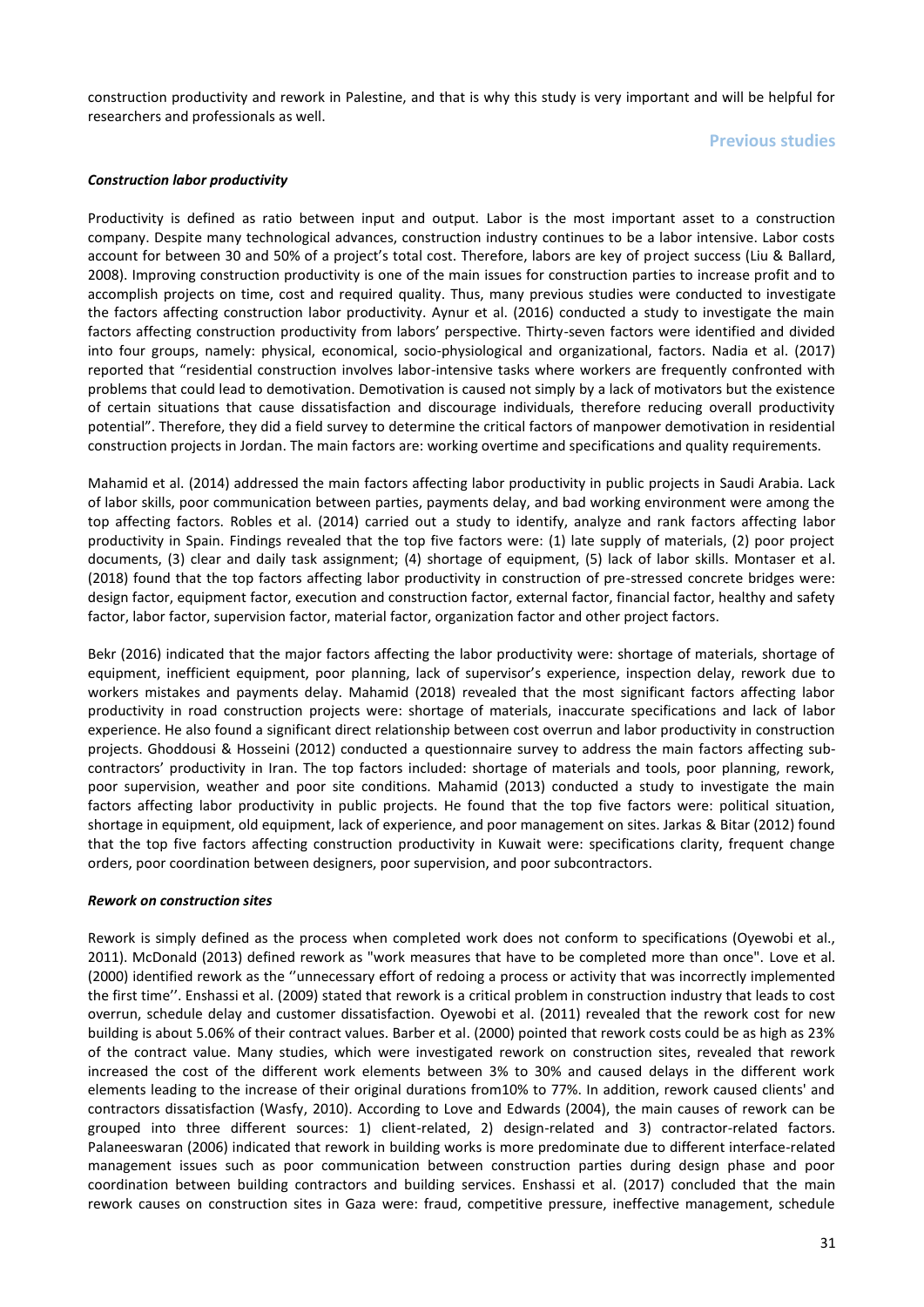pressure and the absence of job security. Hwang et al. (2009) showed that the main rework causes on construction sites included: owner change, design errors, constructor errors.

Oyewobi et al. (2011) concluded that rework causes in building projects included: error in design, construction failure, frequent change orders, and poor coordination and communication between construction parties. Ye et al. (2014) carried out a questionnaire survey to investigate rework causes on construction sites in China. They concluded that the top rework causes were: poor construction materials, unclear project process management, and poor quality of construction technology. Toole (2005) indicated that excessive overtime has negative impact on productivity and quality and leads to rework on construction sites. Palaneeswaran (2006) concluded that rework has direct and indirect impacts on construction performance. According to Palaneeswaran et al. (2005), some of direct impacts include: (1) schedule delay, (2) cost overrun, (3) additional materials for rework and wastage, and (4) increase in labor cost to fix the defect. Some of indirect impacts are: poor moral, profit reduction, loss of future work, fatigue, stress, conflicts, end-user dissatisfaction, de-motivation, and absenteeism (Love, 2002). Mahamid (2016) conducted a study to identify the main rework causes in residential buildings. He concluded that the top causes were: poor communication and coordination between construction parties, material quality, and poor site management. Wasfy (2010) conducted a study in Saudi Arabia to address the main rework causes in construction projects. He found that the most severe factors included: poor supervisors, lack of supervisors, lack of labor experience, poor subcontractors, and improper work protection. Mahamid (2017) indicated that the main rework causes in highway projects were: non-conformance with specification, scope changes by owner, poor labor skills, improper subcontractor selection, and late changes.

In summary, many previous studies were conducted to identify factors affecting labor productivity and rework causes in construction projects. However, very limited or no literatures investigated the impact of rework on labor productivity. This study was conducted to address the relationship between labor productivity and rework on construction sites.

## **Methodology**

The following methods were used in this study:

- 1) Questionnaire survey stage 1: a questionnaire survey was carried out to identify the main factors affecting labor productivity and the main causes of rework on construction sites (more details in section 3.1)
- 2) Questionnaire survey stage 2: Eigen values was used to identify the significant rework causes, then a questionnaire survey was conducted to address the impact of these causes on labor productivity (more details in section 3.3)
- 3) Data analysis: this section includes 3 subsections, they are: factors ranking, Spearman ran correlation, and prediction models. (more details in section 3.3).

## **Questionnaire survey**

The questionnaire is divided into three main sections. The questionnaire sections were as follow: Section 1: this section asked for information about the respondent and the company (i.e. occupation, level, experience, staff, size). Section 2: it included the list of factors affecting labor productivity according to literature review and opinion of local experts. Section 3: it included rework causes as identified from literature review and opinions of local experts. 18 factors affecting labor productivity and 20 factors affecting rework are tabulated in the questionnaire. Respondents were asked to identify the impact level of each factor using an ordinal five-point scale as follow: 1 indicates very low impact, 2 indicates low impact, 3 indicates medium impact, 4 indicates high impact and 5 indicates very high impact.

A draft questionnaire was sent to some local construction experts to test the validity and suitability of the questions and to suggest any needed changes. Slight changes were done according to their feedback.

## **Study population**

The target population included: 1) the total number of building contractors (grade 1, 2, and 3) who have valid registration in the Palestinian Contractors Union, 2) the total number of consultants who are involved in the building projects and have a valid membership in the Engineering Association in the West Bank and. The registered contractors are 212 and the registered consultants are 106. To compute the sample size that represents the total population, the following equation was used (Emory, 1980):

$$
n = (ts/d)^2 / [1 + (ts/d)^2/N]
$$

Equation (1)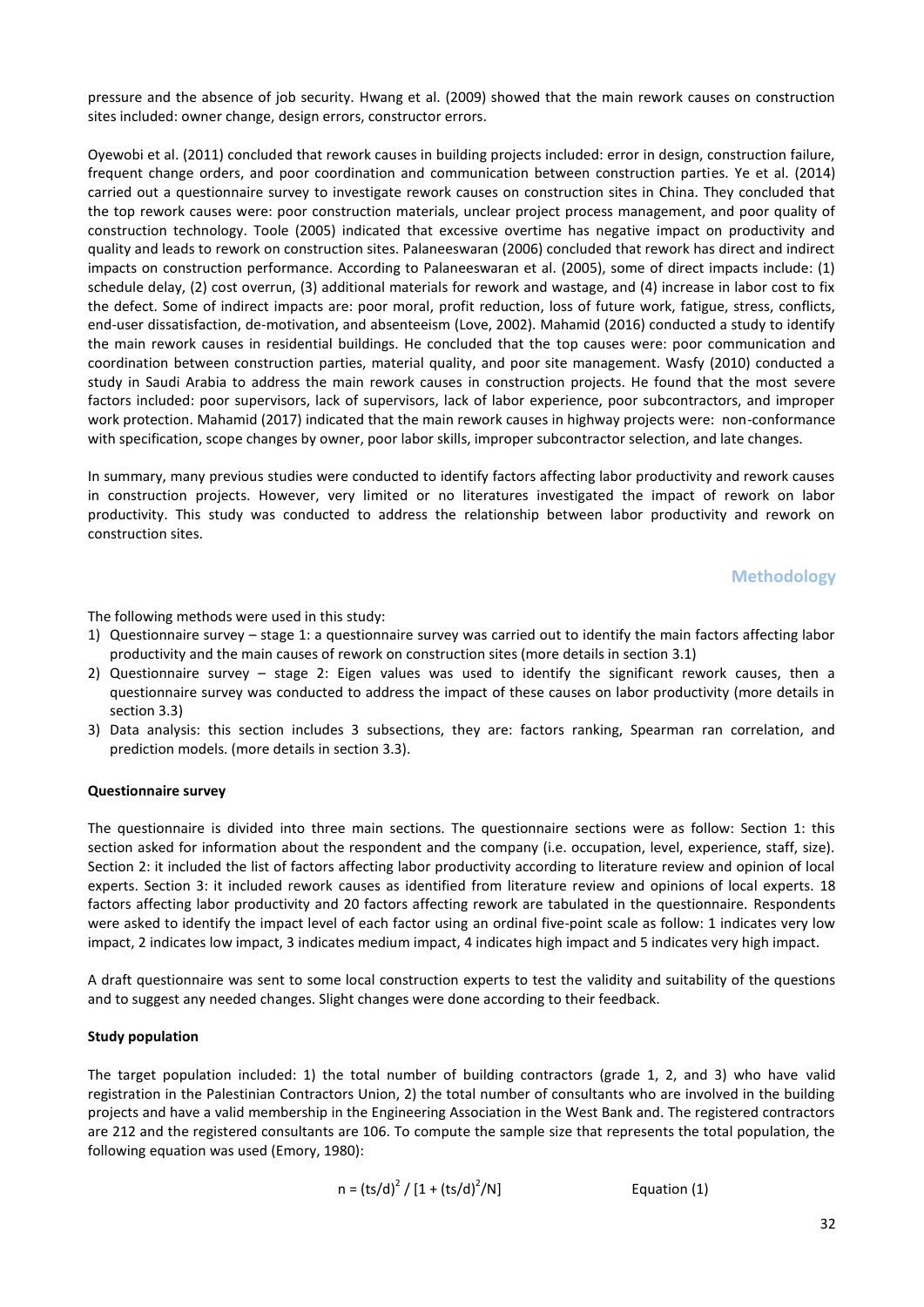where, n = sample size N = sample of population t = abscissa of the normal curve that cuts of an area of  $\alpha$  = 0.01 at the tails (t = 2)  $d =$  expected error in the estimate ( $d = 0.01$ ) s = max. standard deviation in proportion of estimation = P  $\times$  q (at P = 0.5 and q = 1 – P = 0.5)

Equation 1 was used to compute the representative number of contractors and consultants (Table 1). Calculations stopped when the difference between n and n-1 is insignificant.

| Table 1. Summary of sample size calculation trials. Source: Self-elaboration. |               |                         |               |   |  |  |
|-------------------------------------------------------------------------------|---------------|-------------------------|---------------|---|--|--|
|                                                                               | Population    | $\mathbf{T}_\mathrm{c}$ | Population    | Ш |  |  |
|                                                                               | (contractors) |                         | (consultants) |   |  |  |
| $n_0$                                                                         | 212           |                         | 102           |   |  |  |
| n <sub>1</sub>                                                                | 90            |                         | 62            |   |  |  |
| n <sub>2</sub>                                                                | 57            |                         | 45            |   |  |  |
| $n_{3}$                                                                       | 42            |                         | 35            |   |  |  |
| $n_4$                                                                         | 33            |                         | 29            |   |  |  |
| n <sub>5</sub>                                                                | 27            |                         | 22            |   |  |  |
| n <sub>6</sub>                                                                | 23            |                         | 19            |   |  |  |
| n <sub>7</sub>                                                                | 20            |                         | 17            |   |  |  |
| $n_{8}$                                                                       | 18            |                         | 15            |   |  |  |

Results show that at least 20 contractors and 17 consultants should be involved in the questionnaire so that the sample size represents the total population. For instance, for more accurate results, the questionnaire was sent randomly to 40 consultants and 50 contractors. 38 contractors (out of 50; response rate = 76%) and 30 consultants (out of 40; response rate = 75%) completed the questionnaire. The respondents were experienced managers, engineers, and planners. The average experience of the respondents is greater than 10 years.

#### **Data analysis**

#### *Factors ranking*

After receiving the filled questionnaires (stage 1), Excel statistical tools were used to analyze the data. The identified factors were ranked using the weighted mean. Then, the most significant factors were identified using factor analysis such that: factors with Eigen value greater or equal to 1 (significant factors) were retained and factors with Eigen value less than 1 (insignificant factors) were dropped. After identifying the significant rework causes, a questionnaire survey (stage 2) was performed to address the impact of these causes on labor productivity.

#### *Spearman rank correlation*

This test is used to find the degree of agreement between contractors and consultants on the ranking of the factors affecting labor productivity and rework causes. A value of +1 means a perfect positive correlation between responses and a value of -1 indicates a perfect negative correlation. To calculate the values of Spearman rank correlation coefficient (r<sub>s</sub>), Equation (2) was used (Harnett & Murphy, 1975):

$$
r_s = 1 - [6*\Sigma d^2/(n^3 - n)]
$$
 Equation (2)

where:  $r<sub>s</sub>$  = Spearman rank correlation coefficient.

- *d* = difference between ranks on one variable and ranks on the other variable
- *n* = number of causes

#### *Prediction models*

One of the study objectives was to address the relation between rework and labor productivity in building construction projects. To achieve this objective, data from 40 building construction projects. The data included records for rework cost and labor productivity of some finishing works (plastering, ceramic works, and brick works). The projects were implemented in the West Bank in Palestine between 2015 and 2018. The data were collected form contracting firms specialized in building construction.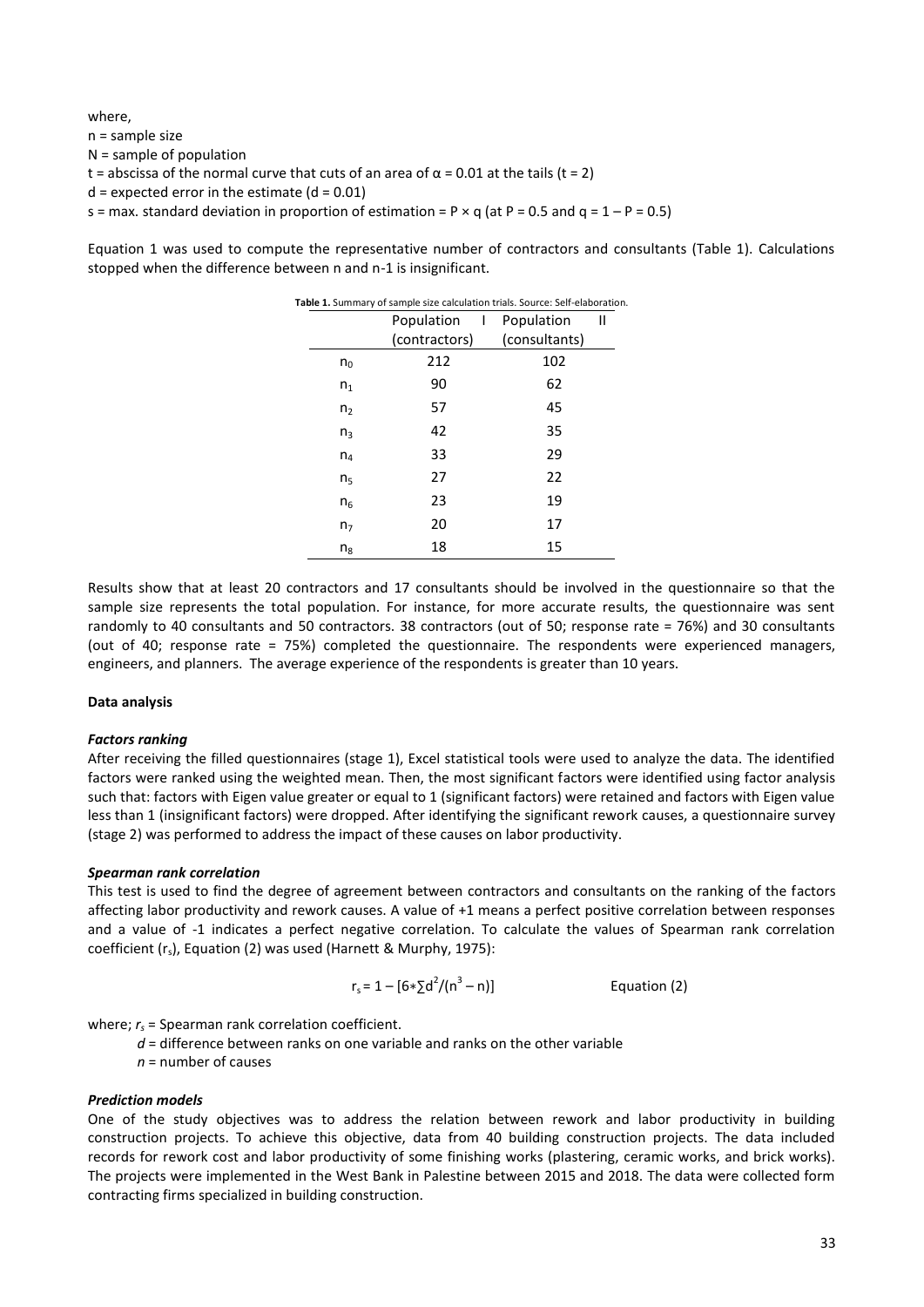Linear regression analysis was selected to develop the prediction models. Linear regression models were used to describe the linear combination between dependent and independent variables. The variables to be included in the models were defined as follow: "labor productivity" as dependent variable and "rework cost" as independent variable. (discussed in detail in section 4.5).

## **Results and Discussion**

#### **Ranking of factors affecting labor productivity**

Table 2 presents the ranking of factors affecting labor productivity from contractors' and consultants' perspective. Eighteen (18) factors were identified through literature review and opinions of local experts. The identified factors were ranked by the respondents according to their negative impact on labor productivity. 5-points Likert scale (1-5) was used for ranking.

Results indicated that the top 5 factors affecting labor productivity from contractors' point of view are: lack of labor experience, payments delay, rework due to labor mistakes, lack of supervisor's experience and lack of coordination between construction parties. Consultants responses identified the following factors as top 5 factors: payments delay, rework due labor mistakes, lack of labor experience, materials shortage and low wages. Overall, results indicated that the top 5 factors are: lack of labor experience, payments delay, rework due to labor mistakes, lack of supervisor's experience and materials shortage.

Results are in line with similar previous studies. For example, "lack of labor experience" concluded as a top factor affecting labor productivity by Mahamid et al. (2014), Mahamid (2018), and Robles et al. (2014). Mahamid et al. (2014) concluded that "payments delay" is one of the main factors affecting labor productivity. Bekr (2016) found that "rework due to labor mistakes", "lack of supervisors experience" and "material shortage" are significant factors affecting construction productivity. Ghoddousi & Hosseini (2012), Robles et al. (2014), and Mahamid (2018) indicated that "material shortage" is one of the critical factors affecting labor productivity on construction sites.

| Table 2. Ranking of factors affecting labor productivity in building projects. Source: self-elaboration. |                                    |                |         |                |      |                |  |  |  |
|----------------------------------------------------------------------------------------------------------|------------------------------------|----------------|---------|----------------|------|----------------|--|--|--|
|                                                                                                          | Consultant view<br>Contractor view |                | Overall |                |      |                |  |  |  |
| Factor                                                                                                   | Mean                               | Rank           | Mean    | Rank           | Mean | Rank           |  |  |  |
| Lack of labor experience                                                                                 | 3.97                               | $\mathbf{1}$   | 3.92    | 3              | 3.95 | $\mathbf{1}$   |  |  |  |
| Payments delay                                                                                           | 3.83                               | $\overline{2}$ | 4.04    | $\mathbf{1}$   | 3.92 | $\overline{2}$ |  |  |  |
| Rework due to labor mistakes                                                                             | 3.72                               | 3              | 3.95    | 2              | 3.83 | 3              |  |  |  |
| Lack of supervisor's experience                                                                          | 3.51                               | 4              | 3.57    | 6              | 3.54 | 4              |  |  |  |
| Materials shortage                                                                                       | 3.28                               | 6              | 3.75    | 4              | 3.49 | 5              |  |  |  |
| Lack of coordination between<br>construction parties                                                     | 3.41                               | 5              | 3.49    | $\overline{7}$ | 3.45 | 6              |  |  |  |
| Low wages                                                                                                | 3.11                               | 7              | 3.62    | 5              | 3.34 | 7              |  |  |  |
| Misunderstanding between<br>labors and superintendents                                                   | 2.92                               | 10             | 3.33    | 8              | 3.10 | 8              |  |  |  |
| Equipment shortage                                                                                       | 3.05                               | 8              | 3.11    | 10             | 3.08 | 9              |  |  |  |
| Unsuitable materials storage<br>location                                                                 | 2.91                               | 11             | 3.25    | 9              | 3.06 | 10             |  |  |  |
| Lack of financial motivation<br>system                                                                   | 2.97                               | 9              | 2.98    | 11             | 2.98 | 11             |  |  |  |
| Inspection delay                                                                                         | 2.87                               | 12             | 2.80    | 13             | 2.84 | 12             |  |  |  |
| Bad relations between labors<br>and management team                                                      | 2.83                               | 13             | 2.75    | 14             | 2.79 | 13             |  |  |  |
| Labor personal problems                                                                                  | 2.74                               | 16             | 2.85    | 12             | 2.79 | 14             |  |  |  |
| Labor absenteeism                                                                                        | 2.69                               | 17             | 2.65    | 15             | 2.67 | 15             |  |  |  |
| Working within a confined space                                                                          | 2.78                               | 15             | 2.52    | 17             | 2.66 | 16             |  |  |  |
| Misuse of time schedule                                                                                  | 2.82                               | 14             | 2.44    | 18             | 2.65 | 17             |  |  |  |
| Overmanning                                                                                              | 2.67                               | 18             | 2.58    | 16             | 2.63 | 18             |  |  |  |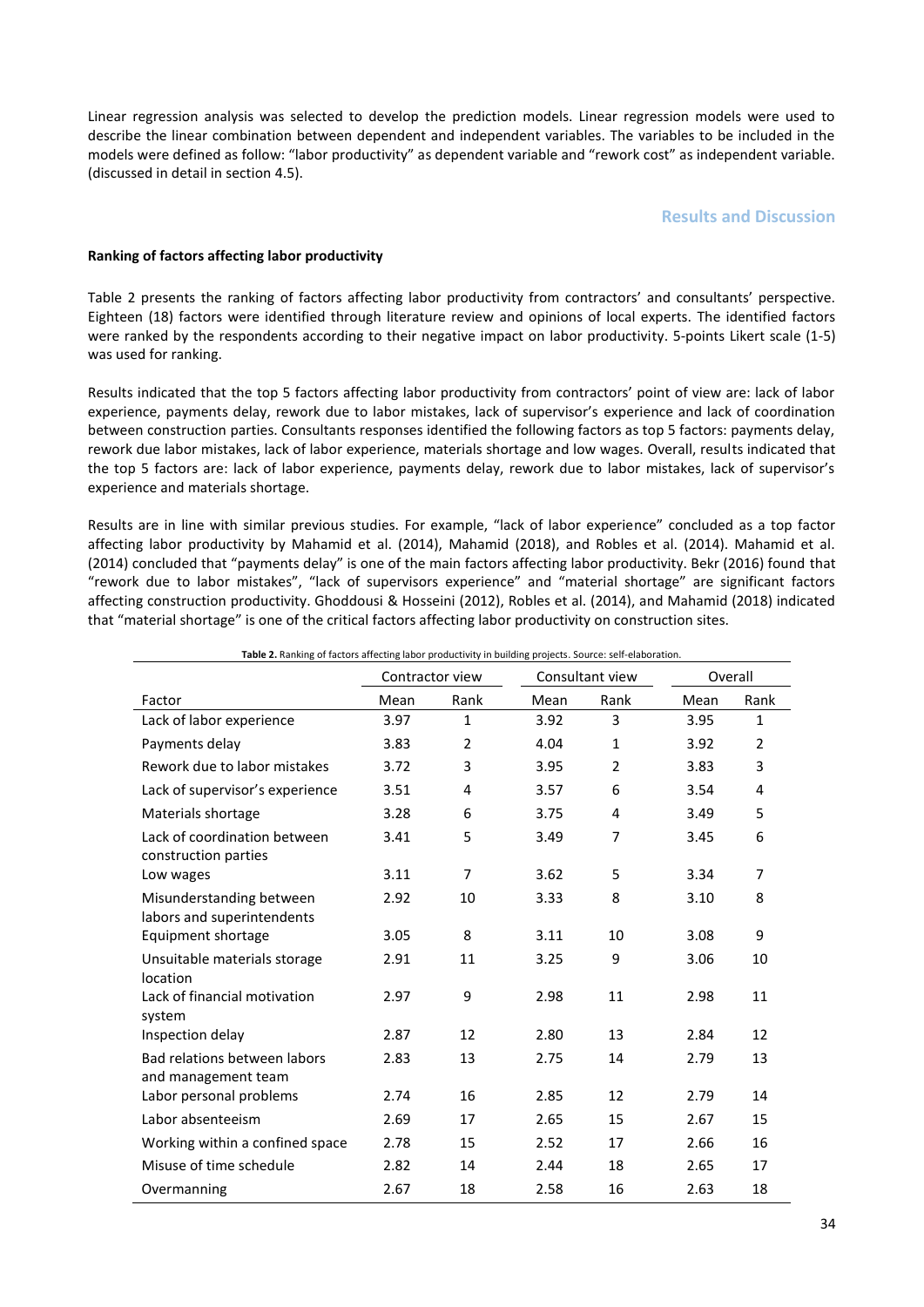#### **Ranking of rework causes**

Twenty (20) rework causes were identified from literature review and local experts' feedback. Respondents ranked these causes according to their impact level on rework. 5-points Likert scale was used to obtain the view of respondents. Results are shown in Table 3.

Contractors ranked the top 5 factors as follow: lack of manpower skills, non-compliance with specifications, inadequate coordination and integration, frequent change orders and inadequate job planning. Consultants input indicated that the top 5 rework causes are: inadequate coordination and integration, inadequate job planning, lack of manpower skills, non-compliance with specifications and errors and omissions. Overall view reveled that the top 5 rework causes are: lack of manpower skills, non-compliance with specifications, frequent change orders, inadequate job planning, and inadequate coordination and integration. The results agree with previous studies. For example, "lack of labor skills" is concluded by Wasfy (2010) and Mahamid (2017) as a top rework cause. "Non-compliance with specifications" concluded by Mahamid (2017) as a critical rework cause. Enshassi et al. (2017) found that "poor planning" is one of the top rework causes. "Late changes" is one of the significant rework causes as concluded by Hwang et al. (2009), Mahamid (2017), and Oyewobi et al. (2011).

Factor analysis was performed to address the most significant rework causes. Only causes with Eigen value ≥ 1.0 were retained. Results indicate four (4) key causes (Eigen value ranging from 1.008 for last one to 4.326 for top one). These causes are: namely: lack of manpower skills, non-compliance with specifications, frequent change orders, and inadequate job planning. The key causes accounted for a cumulative variance of 70.05%.

| <b>Table 31</b> Contractors and consultants perception of rework causes in banang projects. Source: sen-claboration. | Contractor |              | Consultant |                |      | Overall      |  |
|----------------------------------------------------------------------------------------------------------------------|------------|--------------|------------|----------------|------|--------------|--|
| Cause                                                                                                                | Mean       | Rank         | Mean       | Rank           | Mean | Rank         |  |
| Lack of manpower skills                                                                                              | 4.18       | $\mathbf{1}$ | 3.87       | 3              | 4.04 | $\mathbf{1}$ |  |
| Non-compliance with specifications                                                                                   | 4.13       | 2            | 3.76       | 4              | 3.96 | 2            |  |
| Frequent change orders                                                                                               | 3.82       | 4            | 4.06       | $\mathbf{1}$   | 3.93 | 3            |  |
| Inadequate job planning                                                                                              | 3.64       | 5            | 4.00       | $\overline{2}$ | 3.80 | 4            |  |
| Inadequate coordination and<br>integration                                                                           | 3.88       | 3            | 3.62       | 6              | 3.76 | 5            |  |
| Errors and omissions                                                                                                 | 3.54       | 7            | 3.73       | 5              | 3.63 | 6            |  |
| Improper contractor selection                                                                                        | 3.60       | 6            | 3.46       | 9              | 3.54 | 7            |  |
| Scope changes                                                                                                        | 3.37       | 9            | 3.57       | $\overline{7}$ | 3.46 | 8            |  |
| Poor site management                                                                                                 | 3.33       | 10           | 3.48       | 8              | 3.40 | 9            |  |
| Labors re-allocation to other projects                                                                               | 3.43       | 8            | 3.30       | 10             | 3.37 | 10           |  |
| Unclear work specifications                                                                                          | 3.15       | 13           | 3.16       | 11             | 3.16 | 11           |  |
| Use of inefficient equipment                                                                                         | 3.24       | 12           | 2.99       | 14             | 3.13 | 12           |  |
| Late design changes                                                                                                  | 3.10       | 14           | 3.12       | 12             | 3.11 | 13           |  |
| Inadequate supervision                                                                                               | 3.29       | 11           | 2.85       | 15             | 3.10 | 14           |  |
| Poor project document                                                                                                | 2.96       | 15           | 3.08       | 13             | 3.01 | 15           |  |
| Lack of employee motivation                                                                                          | 2.90       | 16           | 2.72       | 17             | 2.82 | 16           |  |
| Poor site conditions                                                                                                 | 2.77       | 18           | 2.74       | 16             | 2.76 | 17           |  |
| Lack of supervisory skills                                                                                           | 2.82       | 17           | 2.66       | 18             | 2.75 | 18           |  |
| Excessive overtime                                                                                                   | 2.49       | 20           | 2.63       | 19             | 2.55 | 19           |  |
| Errors due to inappropriate construction<br>method                                                                   | 2.60       | 19           | 2.46       | 20             | 2.54 | 20           |  |

**Table 3.** Contractors' and consultants' perception of rework causes in building projects. Source: self-elaboration.

#### **Spearman rank correlation**

Equation (2) was used to test the agreement between contractors and consultants on the importance of the factors affecting labor productivity and rework causes on construction sites. The results show a good correlation between the respondents on the importance of labor productivity factors and rework causes with  $r_s$  value of 0.82 and 0.78, respectively. This result indicates that the study is reliable.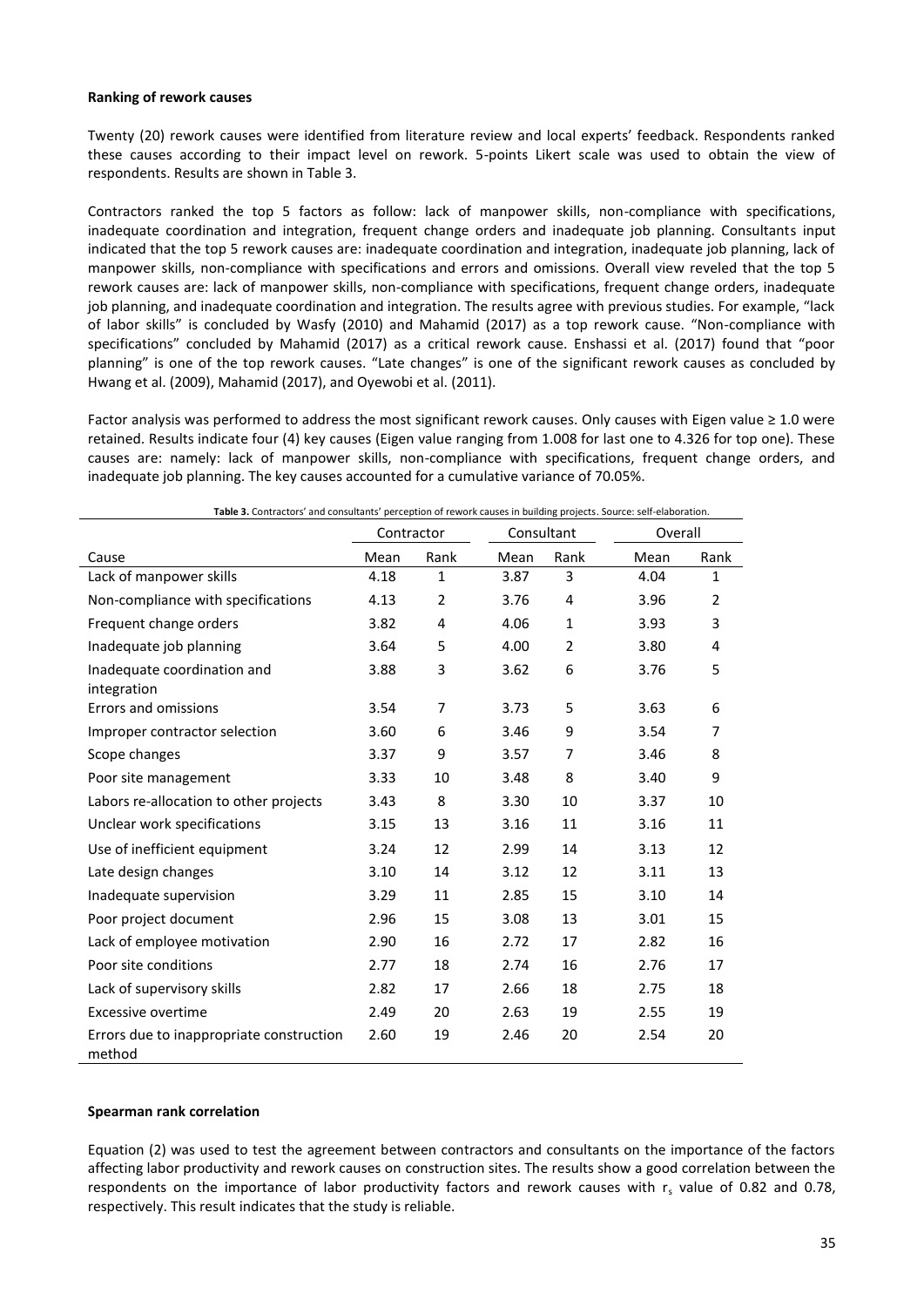### **Rework and labor productivity on construction sites**

The impact of four key rework causes (causes with eigen value  $\geq 1.0$ ) on labor productivity was ranked according to respondents' point of view. Table 4 shows the impact of these causes in relative ranks. Results show that the factor with highest impact on labor productivity is "lack of manpower skills". 80% of responses rated this factor as a top affecting factor. This is followed by "non-compliance with specifications", "frequent change orders" and "inadequate job planning". These factors received response of 73%, 72% and 66% on account of high impact on labor productivity, respectively. The results reveal that the four key rework causes have high impact on labor productivity on construction sites. Therefore, attention should be paid to control these causes to improve project performance in terms of reducing rework cost and increasing labor productivity.

Lack of manpower experience leads to labor mistakes, misunderstanding of drawing and specification, misuse of available resources. This resulted in rework and loss in productivity. "non-compliance with specifications" comes from several reasons such as: labor mistakes, lack of understanding of contract documents, unclear specifications, lack of experience. Specifications should be written in clear and well from, such that it can be well understood. Training workshops should be performed for labors to increase their experience and site superintendents to have better understanding for contract documents. Inadequate job planning could be due to poor communication and coordination between construction parties during different phases of project, and this affect progress flow and lead to late changes that lead to rework and loss in productivity.

The results reveal that the four key rework causes have high impact on labor productivity on construction sites. Therefore, attention should be paid to control these causes to improve project performance in terms of reducing rework cost and increasing labor productivity.

| Table 4. Relationship between rework and labor productivity in building projects. Source: self-elaboration. |        |                              |          |        |         |          |  |  |
|-------------------------------------------------------------------------------------------------------------|--------|------------------------------|----------|--------|---------|----------|--|--|
| Significant rework causes                                                                                   |        | Impact on labor productivity |          |        |         |          |  |  |
|                                                                                                             | No     | Low                          | Moderate | High   | Extreme | Relative |  |  |
| (Eigen values ≥ 1.0)                                                                                        | impact | impact                       | impact   | impact | impact  | index    |  |  |
| Lack of manpower skills                                                                                     | 0      | 2.02                         | 18.3     | 56.78  | 22.9    | 0.60     |  |  |
| Non-compliance with<br>specifications                                                                       | 0      | 3.57                         | 23.2     | 59.73  | 13.5    | 0.57     |  |  |
| Frequent change orders                                                                                      | 0      | 4.1                          | 22.55    | 60.75  | 12.6    | 0.56     |  |  |
| Inadequate job planning                                                                                     | 0      | 5.5                          | 27.7     | 61.7   | 5.1     | 0.53     |  |  |

#### **Predictive models describing the relation between rework and labor productivity**

One of the study objectives was to address the relationship between rework and labor productivity in building construction projects. To achieve this objective, needed data were gathered from 40 building projects implemented in the West Bank in Palestine. Regression analysis was used to establish the required models. In the developed models, the dependent variable is labor productivity and the independent variable is rework cost. Equation 3 shows the standard form linear regression models:

$$
Y = \alpha + \beta X
$$
 Equation (3)

where:

Y = Rework cost (% of item contract price) X= labor productivity  $\alpha$  = intercept β = coefficient of rework cost

Three (3) predictive models were developed; each one described the relation between labor productivity and rework cost in a specified activity, namely: plastering, ceramic works, and block works. Details are shown in the following sections.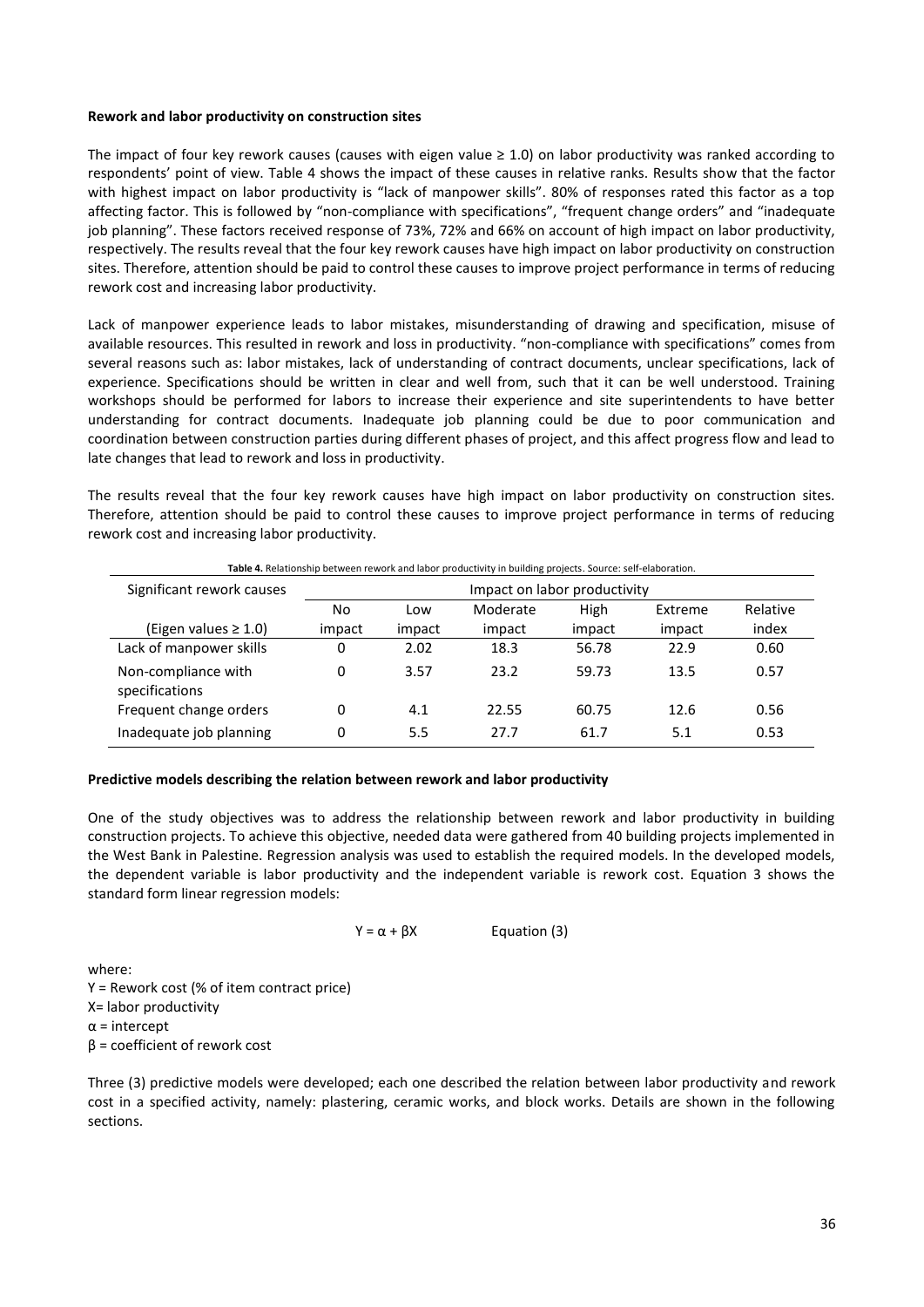## *Model 1: predictive model of rework impact on labor productivity in plastering*

To establish a mathematical model that relate rework and labor productivity in plastering works, data from 40 building projects was used. The data indicated that the average of rework cost in plastering is 5.11% and the average of labor productivity is 30.59m<sup>2</sup>/day (productivity for 2 labors crew). Figure 1 shows the linear regression model that describe the impact of rework on labor productivity in plastering. Table 4 shows the results of regression analysis. The table shows that  $R^2$  = 0.82, F<sub>(1,39)</sub> = 68.24, and p = 0.00; indicating that the model can well predict the impact of rework on labor productivity. The model indicate that labor productivity decreases by 2.02 for 1 unit increase in rework cost. The model is presented in Equation (4):

$$
Y = 40.9 - 2.02X
$$
 Equation (4)

Where; Y is labor productivity in plastering (m<sup>2</sup>/day), X is rework cost in plastering (%).



**Table 4.** Regression statistics for Equation 4. Source: elf-elaboration.

| <b>Regression Statistics</b> |       |                               | Coefficients | t Stat | P-value |
|------------------------------|-------|-------------------------------|--------------|--------|---------|
| R Square                     | 0.82  | Intercept                     | 40.9         | 6.39   | 0.00    |
| <b>Observations</b>          | 40    | Rework cost in plastering (%) | $-2.02$      | 7.88   | 0.00    |
|                              | 68.24 |                               |              |        |         |

#### *Model 2: predictive model of rework impact on labor productivity in brick works*

Figure 2 shows the relationship between rework cost and labor productivity in brick works. Figure 2 indicates inverse relationship between them: the higher rework cost the lower productivity. The results show that the percentage of average rework cost in brick works is 4.51 and the average labor productivity is 26.2m<sup>2</sup>/day (for 2 labor crew). The developed model that describes the impact of rework cost on labor productivity in brick works is shown in Equation (3). Table 5 shows the statistical analysis for Equation (5):  $R^2 = 0.78$ ,  $F_{(1,39)} = 62.71$ , and  $p = 0.00$ ; indicating good correlation between the dependent and independent variables. The model indicates that labor productivity decreases by 1.71 unit for 1 unit increase in rework cost.

## *Y = 34.36 – 1.71X* Equation (5)

were: Y is labor productivity in brick works (m<sup>2</sup>/day), X is rework cost in brick works (%).

| <b>Table 5.</b> Regression statistics for Equation 5. Source: self-elaboration. |       |                                |              |        |         |  |  |  |
|---------------------------------------------------------------------------------|-------|--------------------------------|--------------|--------|---------|--|--|--|
| <b>Regression Statistics</b>                                                    |       |                                | Coefficients | t Stat | P-value |  |  |  |
| R Square                                                                        | 0.78  | Intercept                      | 34.36        | 7.11   | 0.00    |  |  |  |
| <b>Observations</b>                                                             | 40    | Rework cost in brick works (%) | $-1.71$      | 6.44   | 0.00    |  |  |  |
|                                                                                 | 62.71 |                                |              |        |         |  |  |  |

**Table 5.** Regression statistics for Equation 5. Source: self-elaboration.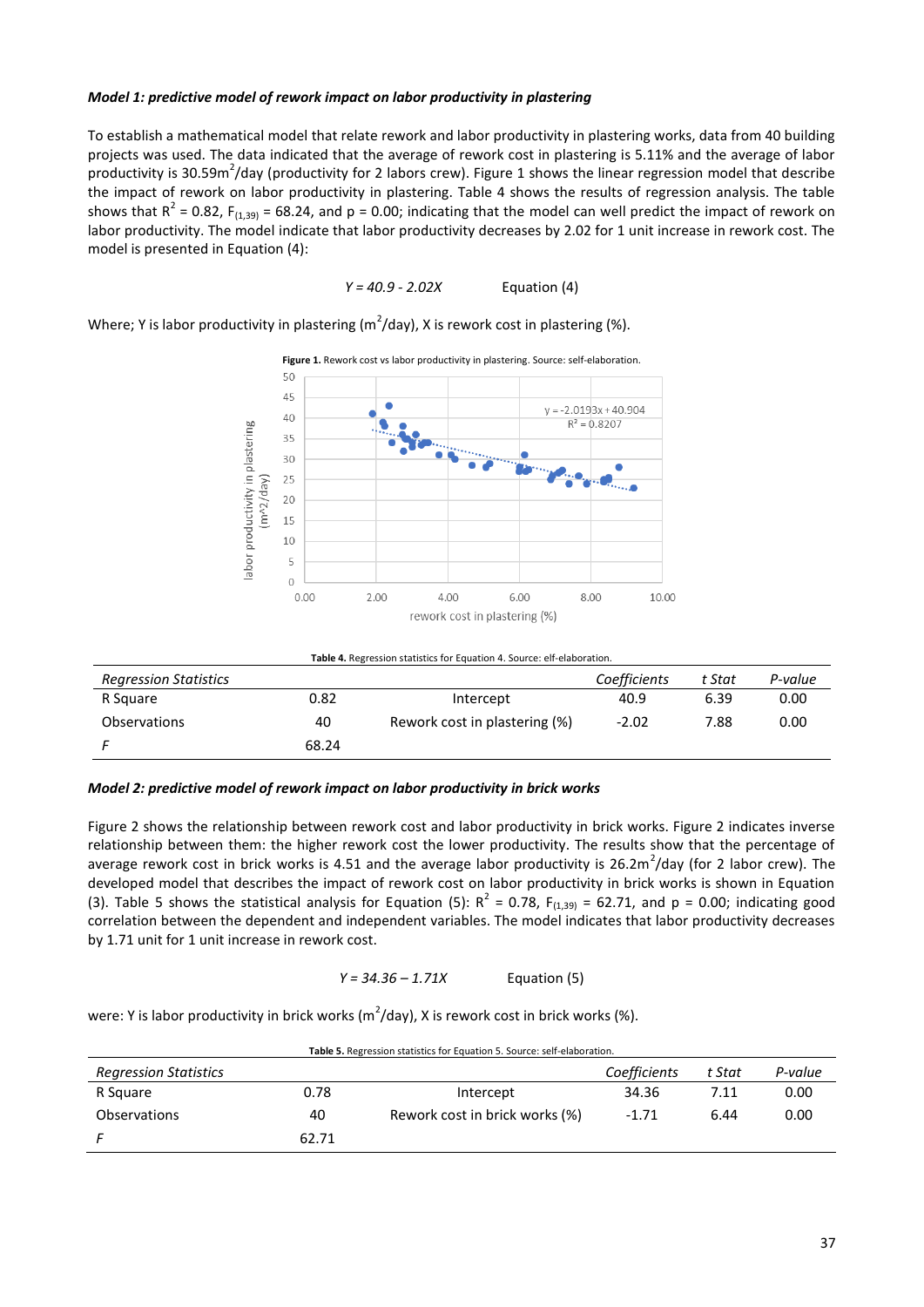



rework cost in brick works (%)

## *Model 3: predictive model of rework impact on labor productivity in ceramic works*

Figure 3 shows the relationship between rework cost and labor productivity in ceramic works. It indicates inverse relationship between them: the higher rework cost the lower productivity. The results show that the percentage of average rework cost in ceramic works is 5.43 and the average labor productivity is 30.55m<sup>2</sup>/day (for 2 labor crew). The developed model that describes the impact of rework cost on labor productivity in ceramic works is shown in Equation (4). Table 6 shows the statistical analysis for Equation (6):  $R^2 = 0.79$ ,  $F_{(1,39)} = 64.15$ , and  $p = 0.00$ ; indicating good correlation between the dependent and independent variables. The model shows that labor productivity decreases by 2.58 unit for 1 unit increase in rework cost.

$$
Y = 44.60 - 2.58X
$$
 Equation (6)

where: Y is labor productivity in ceramic works (m<sup>2</sup>/day), X is rework cost in ceramic works (%).



reowrk cost in ceramic works (%)

|                              |       |                                  | Coefficient |        |         |
|------------------------------|-------|----------------------------------|-------------|--------|---------|
| <b>Regression Statistics</b> |       |                                  |             | t Stat | P-value |
| R Square                     | 0.79  | Intercept                        | 44.60       | 5.89   | 0.00    |
| <b>Observations</b>          | 40    | Rework cost in ceramic works (%) | $-2.58$     | 6.02   | 0.00    |
|                              | 64.15 |                                  |             |        |         |

**Table 4.** Regression statistics for Equation 6. Source: self-elaboration*.*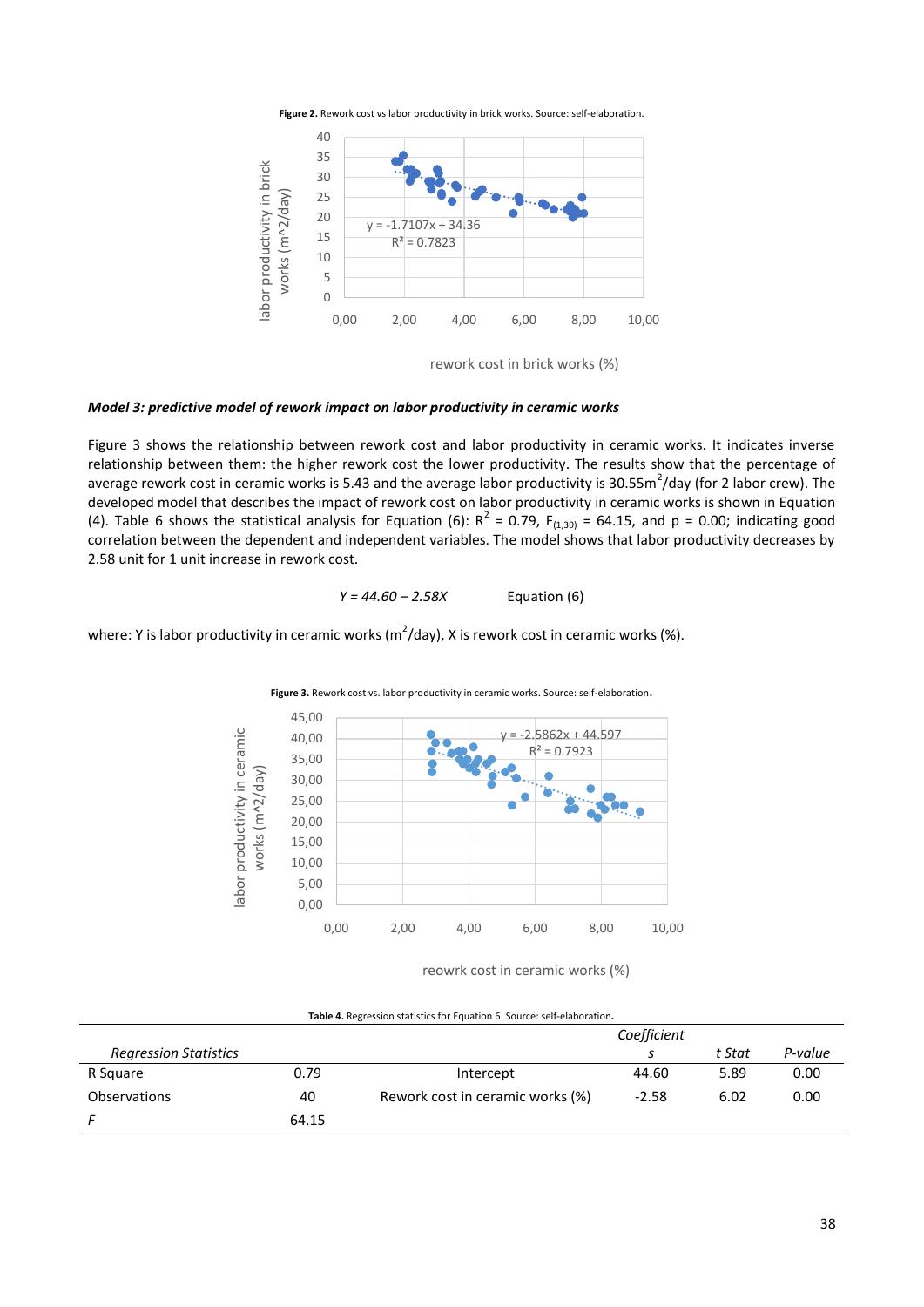This study was conducted to address the relationship between rework cost and labor productivity in building construction projects in the West Bank in Palestine. The study concluded that the top five factors affecting labor productivity were: lack of labor experience, payments delay, rework due to labor mistakes, lack of supervisor's experience and materials shortage. The study also showed that the top five rework causes in building projects were: lack of manpower skills, non-compliance with specifications, frequent change orders, inadequate job planning, and inadequate coordination and integration. The results of Spearman rank correlation test indicated a good correlation between the respondents on the importance of labor productivity factors and rework causes with  $r_s$  value of 0.82 and 0.78, respectively. This implies that the study is reliable.

Based on data collected from 40 building construction projects implemented in Palestine, predictive models that described the relationship between rework and labor productivity were developed. Three (3) models were developed: rework versus labor productivity in plastering, rework versus labor productivity in brick works, and rework versus labor productivity in ceramic works. The results indicated that rework has a significant impact on labor productivity in building projects. Rework and labor productivity have an inverse relationship. i.e. the higher the rework cost the lower the labor productivity.

Based on the results of the study, the following points were recommended to minimize rework and improve labor productivity on construction sites: (1) labors should have workshops to improve their skills; technical skills and managerial skills as well, (2) specifications should be clear, well written, and carefully read during bidding phase to avoid conflicts during construction phase, (3) construction parties should have more communication and coordination during the early project phases to minimize late changes during construction, (4) payments should be paid on time to maintain the smooth progress of the project, (5) construction parties should prepare a well-defined plan for job doing.

#### **References**

- Anyur, K., Serdad, U., Turgut, A. & Bayram, E. (2016). Factors affecting labor productivity: perspectives of craft workers. *Creative Construction Conference*, 25–28 June, Budapest, Hungarey.
- Barber, P., Sheath, D., Tomkins, C., & Graves, A. (2000). The cost of quality failures in major civil engineering projects. *Int. J. Quality Reliability Manage., 17*(4/5), 479–492.
- Bekr, G. (2016). Study of Significant Factors Affecting Labor Productivity at Construction Sites in Jordan: Site Survey. *Journal of Engineering Technology (JET), 4*(1), 92 – 97.
- Chandrusha, S. & Basha, M. (2017). Rework Management in Construction Projects and Comparison with Time and Cost. *International Journal of Engineering Science and Computing, 7*(6), 13020-13025.
- El-Gohary, K. & Aziz, R. (2014). Factors influencing construction labor productivity in Egypt. *Journal of Management in Engineering, 30*, 1-9.
- Emory, C. (1980). *Business Research Methods.* Revised Edition, Richard D. Irwin, Homewood, IL.
- Enshassi, A., Al-Najjar, J., & kumaraswamy, M. (2009). Delays and cost overruns in construction projects in the Gaza Strip. *Journal of Financial Management of Property and Construction, 14*(2),126-251.
- Enshassi, A., Sundermeier, M., & AboZeiter, M. (2017). Factors Contributing to Rework and their Impact on Construction Projects Performance. *International Journal of Sustainable Construction Engineering & Technology, 8*(1).
- Ghoddousi, P. & Hosseini, M. (2012) A survey of the factors affecting the productivity of construction projects in Iran. *Journal of Technological and Economic Development of Economy, 18*(1),99–116.
- Harnett, D. & Murphy, J. (1975), *Introductory Statistical Analysis.* Addison-Wesley Publishing.
- Hwang, B., Thomas, S., Haas, C., & Caldas C. (2009). Measuring the Impact of Rework on Construction cost Performance. *Journal of Construction Engineering and Management, 135*(3), 187-198.
- Jarkas, A. & Bitar, C. (2012). "Factors affecting construction labor productivity in Kuwait." Journal of Construction Engineering and Management, 138(7), 811–820.
- Kaming, P., Olomolaiye, P., Holt G., & Harris F. (1997). Factor influencing construction time and cost overruns on high-rise Projects in Indonesia. *Constr. Mgt. Econ., 15*, 83-94.
- Liu, M. & Ballard, G. (2008) Improving labor productivity through production control. *Proceedings of the 11th Annual Conference of International Group for Lean Construction*, Manchester, UK.
- Love P., Mandal P., Smith J., & Georgiou J. (2000). DECOEM: A Design and Construction Rework Minimization Model. *1st International Conference on Systems Thinking in Management.*